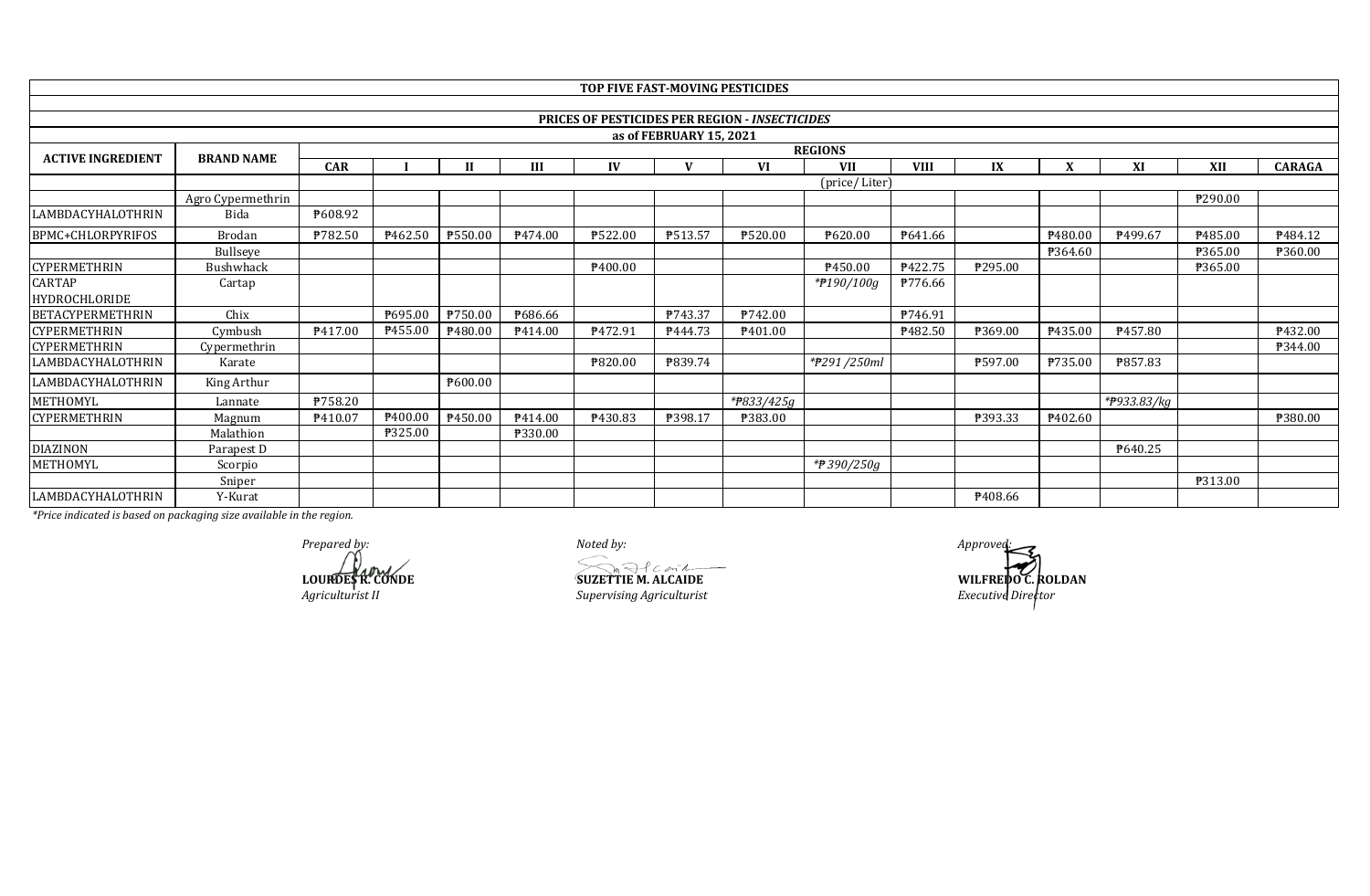|                                  |                    |            |           |              |                       |                     |                         | PRICES OF PESTICIDES PER REGION - HERBICIDES |               |                        |               |                |         |                               |                     |
|----------------------------------|--------------------|------------|-----------|--------------|-----------------------|---------------------|-------------------------|----------------------------------------------|---------------|------------------------|---------------|----------------|---------|-------------------------------|---------------------|
|                                  |                    |            |           |              |                       |                     | as of FEBRUARY 15, 2021 |                                              |               |                        |               |                |         |                               |                     |
| <b>ACTIVE INGREDIENT</b>         | <b>BRAND NAME</b>  |            |           |              |                       |                     |                         | <b>REGIONS</b>                               |               |                        |               |                |         |                               |                     |
|                                  |                    | <b>CAR</b> |           | $\mathbf{H}$ | Ш                     | IV                  | $\mathbf{V}$            | VI                                           | <b>VII</b>    | <b>VIII</b>            | IX            | X              | XI      | <b>XII</b>                    | <b>CARAGA</b>       |
|                                  |                    |            |           |              |                       |                     |                         |                                              | (price/Liter) |                        |               |                |         |                               |                     |
| $2,4-D$ IBE                      | 2-4D Ester         |            |           |              |                       | ₱382.14             | ₱337.57                 |                                              |               | ₱398.75                |               |                | ₱329.50 |                               | ₱307.50             |
|                                  | 24D                |            | ₱300.00   |              | ₱310.00               |                     |                         |                                              | ₱330.00       |                        | ₱256.66       |                |         |                               | ₱280.00             |
| <b>BUTACHLOR+PROPANIL</b>        | Advance            |            |           |              |                       |                     |                         | ₱627.00                                      |               |                        |               |                | ₱690.20 | ₱608.00                       | ₱580.00             |
|                                  | Agro Bonds         |            |           |              |                       |                     |                         |                                              |               |                        |               |                |         | P480.00                       |                     |
|                                  | Clear-out          | ₱343.29    | ₱345.00   | ₱380.00      |                       |                     |                         |                                              |               |                        |               |                | P455.00 | *#1,002/gal                   |                     |
| <b>GLYPHOSATE IPA</b>            | <b>Ground Plus</b> |            |           |              |                       |                     |                         |                                              |               |                        | *#908/gal     | ₱293.00        | ₱305.33 | *#980/gal                     |                     |
| 2,4-D AMINE                      | Hedonal            |            |           |              |                       |                     | P402.17                 |                                              |               |                        |               |                |         |                               |                     |
| <b>BUTACHLOR+PROPANIL</b>        | Hero               |            |           |              |                       |                     |                         |                                              |               | P632.33                |               |                |         |                               |                     |
|                                  | Machete            | ₱565.42    | ₱500.00   |              | ₱567.50               | ₱623.33             | ₱653.00                 |                                              |               | P649.00                |               |                |         |                               | ₱636.50             |
| <b>GLYPHOSATE IPA</b>            | Mower              |            |           |              |                       |                     |                         | P415.00                                      | P440.00       |                        |               |                |         |                               |                     |
| <b>BISPYRIBAC SODIUM</b>         | Nominee            |            |           |              |                       |                     |                         | ₱1,132.00                                    |               |                        |               |                |         |                               |                     |
| FLUAZIFOP-P-BUTYL                | Onecide            |            | P1,100.00 |              |                       |                     |                         |                                              |               |                        |               |                |         |                               |                     |
|                                  | Pmax               |            |           | ₱350.00      |                       |                     |                         |                                              |               |                        |               |                |         |                               |                     |
| PYRIBENZOXIM                     | Pyanchor           |            |           |              | P <sub>1.240.00</sub> |                     |                         | *#870/500ml                                  |               |                        |               |                |         |                               |                     |
|                                  | Pyanchor Plus      |            |           |              |                       |                     |                         |                                              |               |                        |               |                |         |                               |                     |
| PYRIBENZOXIM+CYHALOF<br>OP BUTYL | Pyanchor Ultra     |            |           |              |                       |                     | P <sub>1</sub> ,461.46  |                                              |               | P <sub>1</sub> ,461.22 |               |                |         |                               |                     |
|                                  | Roque              |            |           |              |                       | ₱607.50             |                         |                                              |               | P651.25                | ₱545.00       | ₱586.25        |         |                               |                     |
| <b>GLYPHOSATE IPA</b>            | Round up           | P407.73    | P413.33   |              | P440.00               | P <sub>420.00</sub> |                         |                                              | ₱570.00       |                        | $*P1,425/gal$ | P401.60        | P435.67 | $\sqrt{\frac{4}{7}}1,390/gal$ | P <sub>430.00</sub> |
|                                  | Save Time          |            |           | ₱350.00      |                       |                     |                         |                                              |               |                        |               |                |         |                               |                     |
|                                  | Sharp Shooter      |            |           |              | P463.33               | ₱390.00             |                         |                                              | ₱500.00       |                        | ₱380.00       |                |         |                               |                     |
| <b>PRETILACHLOR</b>              | Sofit 300 EC       |            |           |              |                       |                     | P958.83                 | P938.00                                      |               |                        |               |                |         |                               |                     |
| <b>GLYPHOSATE IPA</b>            | Spitfire           | ₱337.60    |           | ₱350.00      |                       |                     |                         |                                              |               |                        |               |                |         |                               |                     |
| <b>GLYPHOSATE IPA</b>            | Tekweed            |            |           |              |                       |                     |                         |                                              | P440.00       |                        |               |                |         |                               |                     |
| <b>GLYPHOSATE IPA</b>            | Todo Max           |            |           |              |                       |                     |                         |                                              |               |                        | ₱280.00       | P298.33        |         |                               |                     |
| <b>GLYPHOSATE IPA</b>            | Triple 8           |            |           | ₱350.000     |                       |                     |                         |                                              |               |                        |               | <b>\343.60</b> |         |                               |                     |

*Prepared by: Noted by: Approved:*

**LOURDES R. CONDE SUZETTIE M. ALCAIDE WILFREDO C. ROLDAN**

*Agriculturist II Supervising Agriculturist Executive Director*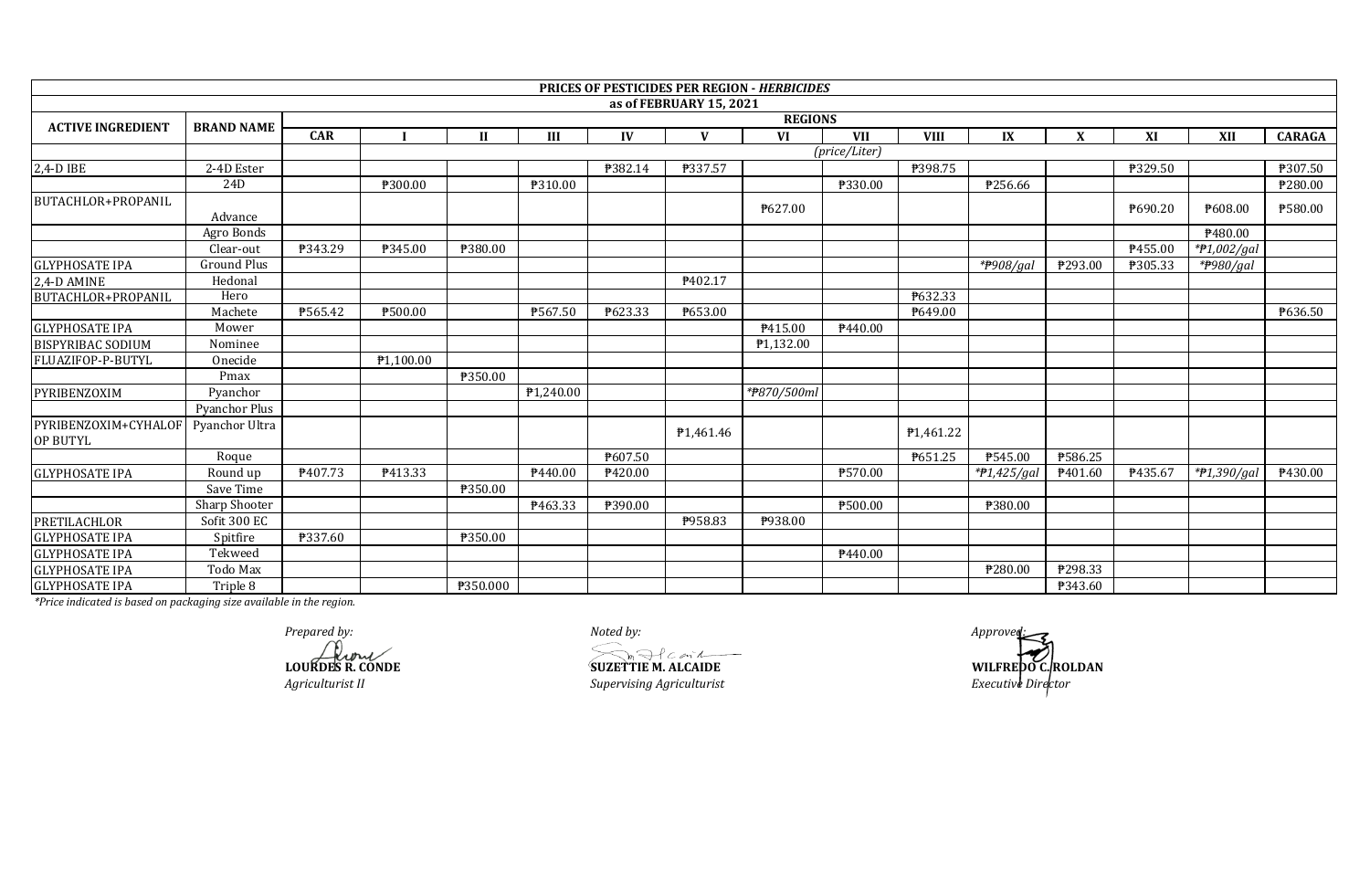|                                  |                   |            |             |                       |         |                       | <b>PRICES OF PESTICIDE PER REGION - FUNGICIDES</b> |                |                       |                |                     |                     |                |             |                       |
|----------------------------------|-------------------|------------|-------------|-----------------------|---------|-----------------------|----------------------------------------------------|----------------|-----------------------|----------------|---------------------|---------------------|----------------|-------------|-----------------------|
|                                  |                   |            |             |                       |         |                       | as of FEBRUARY 15, 2021                            |                |                       |                |                     |                     |                |             |                       |
| <b>ACTIVE INGREDIENT</b>         | <b>BRAND NAME</b> |            |             |                       |         |                       |                                                    | <b>REGIONS</b> |                       |                |                     |                     |                |             |                       |
|                                  |                   | <b>CAR</b> |             | $\mathbf{H}$          | III     | IV                    | $\mathbf{V}$                                       | <b>VI</b>      | <b>VII</b>            | <b>VIII</b>    | IX                  | X                   | XI             | <b>XII</b>  | <b>CARAGA</b>         |
|                                  |                   |            | (price/kg.) |                       |         |                       |                                                    |                |                       |                |                     |                     |                |             |                       |
|                                  | Antracole         |            |             |                       | ₱600.00 | ₱575.00               |                                                    | P750.00        | ₱750.00               |                |                     | P <sub>400.00</sub> |                | P630.00     | P661.50               |
| THIOPHANATE METHYL               | Armor             |            | *#295/250ml |                       |         |                       |                                                    |                |                       |                |                     |                     |                |             |                       |
| DIFENOCONAZOLE+PROPI<br>CONAZOLE | Armure            |            |             | *#780/250ml           |         |                       | *P687.78/250 mi                                    |                |                       |                |                     |                     |                |             |                       |
| <b>BENOMYL</b>                   | Benomax           |            |             | *#180/100g            |         |                       |                                                    |                |                       |                |                     |                     |                |             |                       |
| CHLOROTHALONIL                   | Daconil           |            |             |                       |         |                       |                                                    |                |                       |                |                     |                     | <b>\908.00</b> | *P890/L     |                       |
| MANCOZEB                         | Dithane           | P609.63    | ₱520.00     | P650.00               | ₱550.00 | ₱567.50               | <b>P584.77</b>                                     | *#253/250g     | P710.00               |                | ₱500.00             | ₱560.00             | <b>P556.83</b> | ₱560.00     | P546.83               |
| THIOPHANATE METHYL               | Fungitox          |            |             |                       |         |                       |                                                    |                |                       |                |                     |                     | ₱770.00        |             |                       |
| <b>BENOMYL/ MANCOZEB</b>         | Fungufree         |            |             |                       | P465.00 | P443.33               | ₱393.67                                            |                |                       |                |                     |                     |                |             |                       |
| <b>COPPER HYDROXIDE</b>          | Funguran          | P719.63    | ₱650.00     | P695.00               | ₱650.00 | ₱710.00               | P703.00                                            |                | ₱835.00               | ₱675.00        |                     | P662.50             |                |             | ₱680.00               |
| <b>COPPER HYDROXIDE</b>          | Funguran OH       |            |             |                       |         |                       |                                                    | ₱672.00        |                       |                |                     |                     |                |             |                       |
| MANCOZEB                         | Ganazeb           |            |             |                       |         |                       |                                                    |                |                       |                |                     |                     |                |             | ₱500.00               |
| <b>COPPER HYDROXIDE</b>          | Kocide            |            |             | P <sub>1,060.00</sub> |         |                       |                                                    |                | P <sub>1,074.00</sub> | P970.00        | P985.00             | P926.66             |                |             | P <sub>1,030.00</sub> |
|                                  | Manager           | ₱557.29    |             |                       |         |                       |                                                    | ₱500.00        | ₱525.00               |                |                     |                     |                |             |                       |
| MANCOZEB                         | Mancozeb          |            |             |                       | ₱375.00 |                       |                                                    |                |                       |                |                     |                     |                |             |                       |
| <b>MANCOZEB</b>                  | Manzate           |            |             |                       | ₱500.00 |                       | ₱393.25                                            |                |                       |                | P <sub>421.00</sub> | P489.60             | ₹458.40        |             |                       |
| DIFENOCONAZOLE                   | Montana           |            | *#950/500ml |                       |         |                       |                                                    |                |                       |                |                     |                     |                |             |                       |
| TEBUCONAZOLE+TRIFLOX             | Nativo            |            |             |                       |         |                       |                                                    |                |                       | ₱700.00        |                     |                     |                |             |                       |
| <b>YSTROBIN</b>                  |                   |            |             |                       |         |                       |                                                    |                |                       |                |                     |                     |                |             |                       |
| <b>CUPROUS OXIDE</b>             | Nordox            |            |             |                       |         |                       |                                                    |                |                       | ₱1,650.00      |                     |                     |                |             |                       |
| MANCOZEB                         | Redeem            |            |             |                       |         |                       |                                                    |                |                       | <b>P365.50</b> |                     |                     |                |             |                       |
| DIFENOCONAZOLE                   | Score             |            | *#770/250ml |                       |         |                       |                                                    |                |                       |                |                     |                     |                | *#660/250ml |                       |
|                                  | Tango             |            |             |                       |         | P <sub>1,705.00</sub> |                                                    |                |                       |                | ₱1,200.00           |                     |                |             |                       |
| THIOPHANATE METHYL               | Topsin            |            |             |                       |         |                       |                                                    | ₱300.00        |                       |                | P1,200.00           |                     | P1,217.17      |             |                       |
| <b>MANCOZEB</b>                  | Torogi Blue       | ₱585.34    |             |                       |         |                       |                                                    |                |                       |                |                     |                     |                |             |                       |
| MANCOZEB                         | Wallop            |            |             |                       |         |                       |                                                    |                |                       |                |                     |                     |                | ₱375.00     |                       |

*Prepared by:*<br> *Approved:*<br> **Approved:**<br> **ADURDES R. CONDE**<br> **ADURDES R. CONDE**<br> **ADURDES R. CONDE** 

*Agriculturist II Bure 2008 Supervising Agriculturist* **LOURDES R. CONDE SUZETTIE M. ALCAIDE**

**WILFREDO C. ROLDAN**<br>*Executive Director*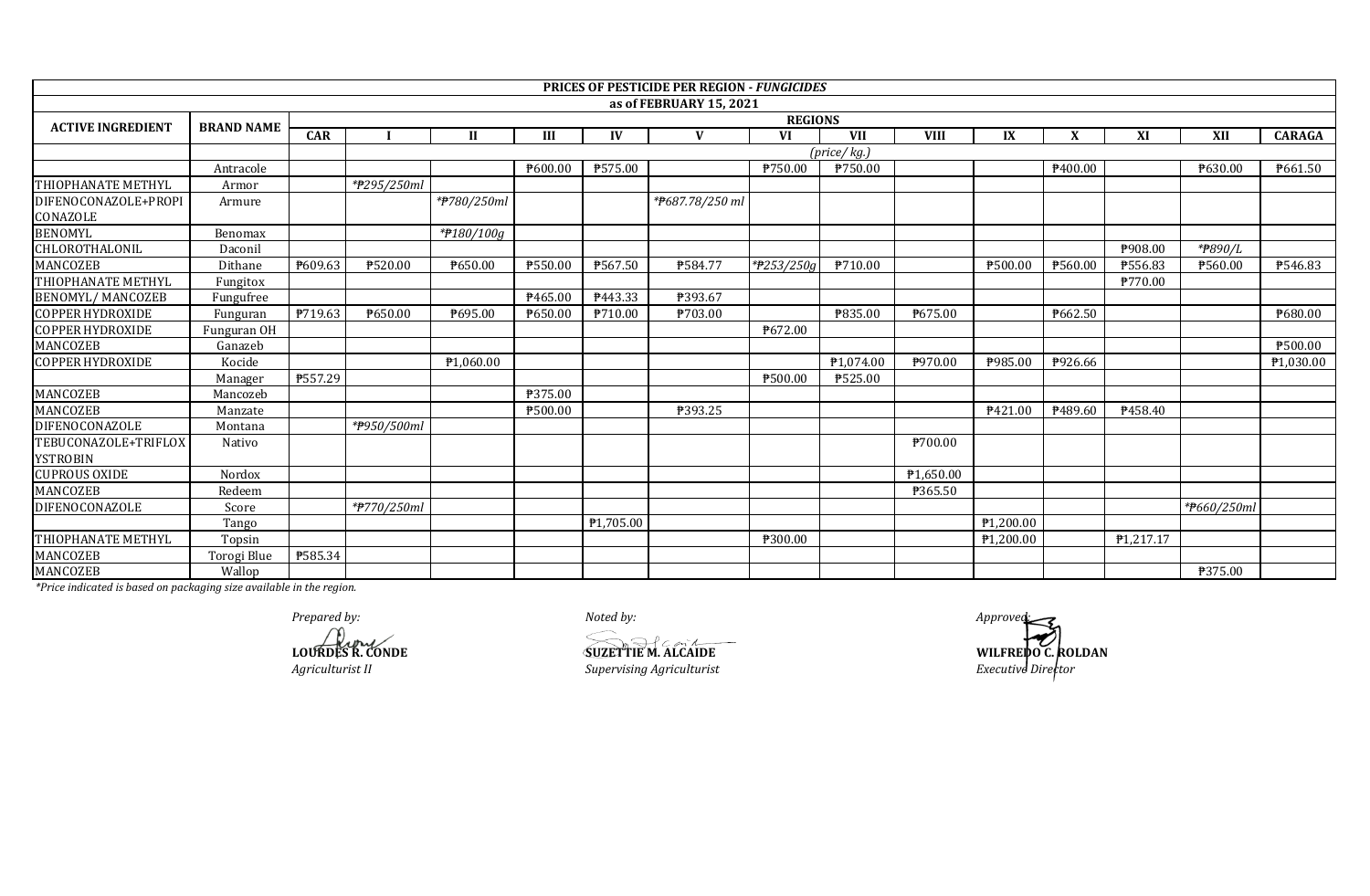|                                                                 |                   |            |                |              |           |                | PRICES OF PESTICIDE PER REGION - MOLLUSCICIDES |           |                      |               |              |         |                         |            |                |  |
|-----------------------------------------------------------------|-------------------|------------|----------------|--------------|-----------|----------------|------------------------------------------------|-----------|----------------------|---------------|--------------|---------|-------------------------|------------|----------------|--|
|                                                                 |                   |            |                |              |           |                | as of FEBRUARY 15, 2021                        |           |                      |               |              |         |                         |            |                |  |
| <b>ACTIVE INGREDIENTS</b>                                       | <b>BRAND NAME</b> |            | <b>REGIONS</b> |              |           |                |                                                |           |                      |               |              |         |                         |            |                |  |
|                                                                 |                   | <b>CAR</b> |                | $\mathbf{I}$ | Ш         | IV             | V                                              | <b>VI</b> | <b>VII</b>           | <b>VIII</b>   | IX           | X       | XI                      | XII        | <b>CARAGA</b>  |  |
|                                                                 |                   |            |                |              |           |                |                                                |           | (price/kg.)          |               |              |         |                         |            |                |  |
| NICLOSAMIDE & NICLOSAMIDE<br>ETHANOLAMINE SALT                  | Bayluscide        |            | *#85/sachet    | *#1,080/L    | *P1,099/L | *#1,148/L      | *P1,105.04/L                                   |           | *P1,509/L            |               | *#1,042.00/L |         | *P1,093.2/L *P1,099.2/L | *#545.00/L | *#1,195.83/L   |  |
| METALDEHYDE                                                     | Bayonet           | ₱279.00    |                |              | ₱295.00   | P289.16        | P283.37                                        | P271.00   | ₱320.00              | P299.58       | P257.50      | ₱294.33 |                         | P280.00    |                |  |
|                                                                 | Cimarron          |            |                |              |           |                |                                                | ₱908.00   |                      | ₱835.55       |              | ₱765.00 |                         |            |                |  |
| NICLOSAMIDE & NICLOSAMIDE<br>ETHANOLAMINE SALT                  | Hit               |            | *P90/35g       | ₱885.00      |           | <b>₱906.66</b> | *P891.25/350g                                  |           |                      | ₱847.50       |              |         |                         |            | ₱780.00        |  |
| NICLOSAMIDE ETHANOLAMINE<br>SALT                                | Laser             |            |                | ₱850.00      |           |                |                                                |           |                      |               |              |         |                         |            |                |  |
| NICLOSAMIDE ETHANOLAMINE<br><b>SALT</b>                         | Maskada           |            |                |              |           |                |                                                |           |                      |               |              |         |                         |            | <b>₱960.00</b> |  |
|                                                                 | Maso              |            |                |              |           |                |                                                | *P943/box |                      |               |              |         |                         |            |                |  |
| METALDEHYDE, NICLOSAMIDE, &<br>NICLOSAMIDE ETHANOLAMINE<br>SALT | Moluxide          |            |                |              |           |                |                                                |           |                      |               |              |         | ₱775.00                 |            |                |  |
| NICLOSAMIDE ETHANOLAMINE<br><b>SALT</b>                         | Niclomax          |            |                |              | ₱785.00   | *#830/L        | *P841.86/350g                                  |           |                      | P933.50       |              |         |                         |            |                |  |
|                                                                 | Niclos M          |            |                |              |           |                |                                                |           | *#95/35g             |               |              |         |                         |            |                |  |
|                                                                 | Padan             |            |                |              |           |                |                                                |           |                      |               |              |         | *P934.63/L              |            |                |  |
| NICLOSAMIDE & NICLOSAMIDE<br>ETHANOLAMINE SALT                  | Parakuhol         |            |                |              |           |                |                                                |           |                      |               | *#700/350g   | *#943/L | *#781.8/L               | *#70/35g   | ₱841.66        |  |
| NICLOSAMIDE ETHANOLAMINE<br><b>SALT</b>                         | Primalex          |            |                |              |           |                |                                                |           |                      | P843.33       |              |         |                         |            |                |  |
|                                                                 | Snailmate         |            |                |              |           | *#90/35 $g$    |                                                |           |                      |               |              |         |                         |            |                |  |
| METALDEHYDE, NICLOSAMIDE, &<br>NICLOSAMIDE ETHANOLAMINE<br>SALT | Snailkill         | P235.33    | ₱240.00        |              | ₱245.00   |                |                                                |           |                      |               | P249.33      |         |                         |            |                |  |
| NICLOSAMIDE ETHANOLAMINE<br>SALT                                | Surekill          |            | *P102.5/35g    | *#980/box    |           |                | *#1,065/350g                                   | *#968/box | $*$ <b>P</b> 120/35g | *#1069.16/box |              |         | P941.33                 | *P950/350g | *#1,046.8/b0x  |  |
| NICLOSAMIDE ETHANOLAMINE<br>SALT                                | Tagluscide        |            |                | ₱800.00      |           |                |                                                |           |                      |               | *P872.5/350g |         |                         |            |                |  |
| <b>METALDEHYDE</b>                                              | Thump             |            |                |              | ₱270.00   |                |                                                | ₹225.00   | ₱300.00              |               |              | ₱280.00 |                         | P285.00    |                |  |

Prepared by:<br> **Auture**<br> **LOURDES R. CONDE** Agriculturist II

Noted by:

 $\bigotimes_{\text{SUEETTE M. ALCAIDE}}$ Supervising Agriculturist

Approved WILFREDO C. ROLDAN<br>Executive Director